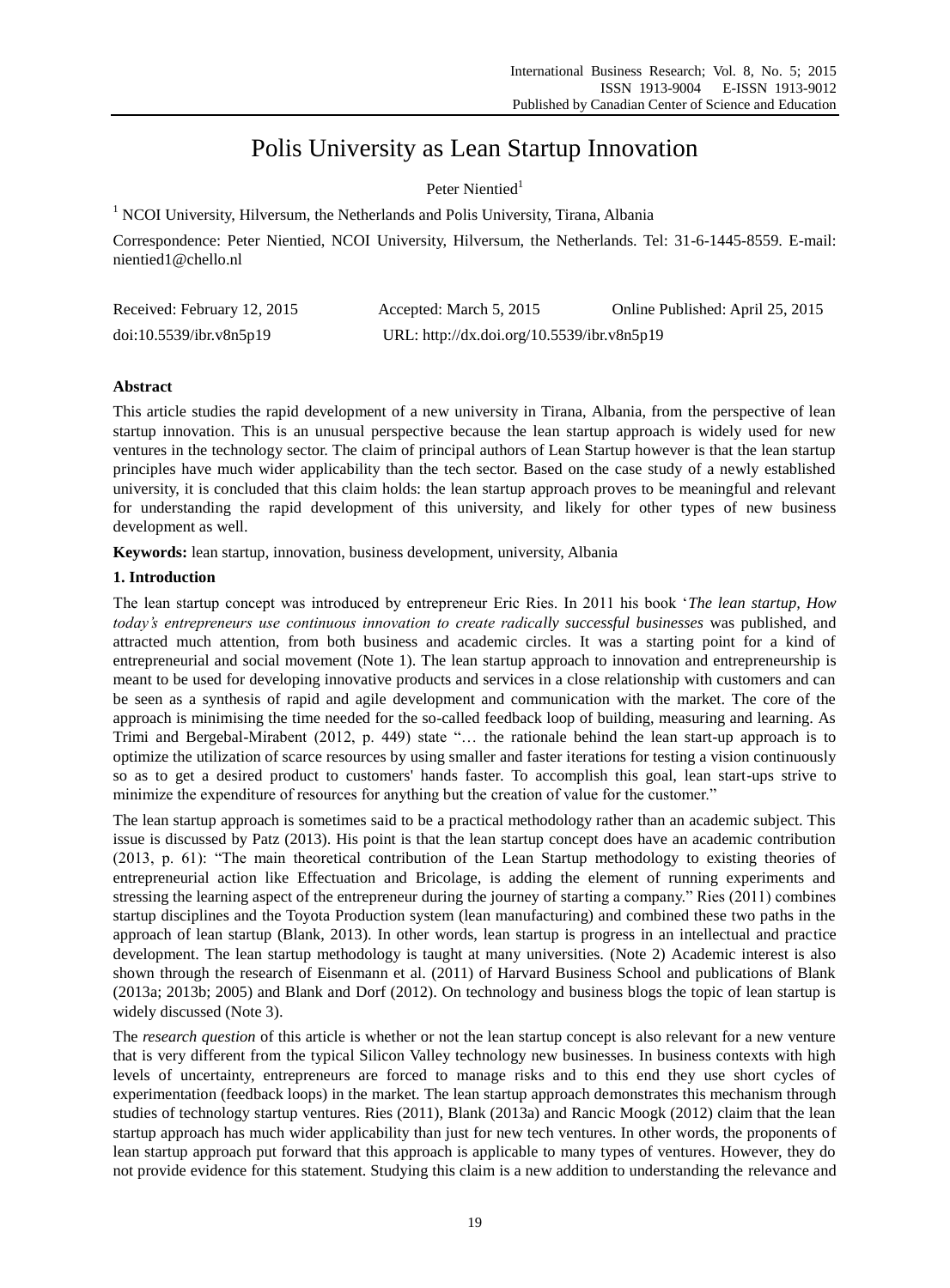applicability of lean startup principles.

Our case study is Polis University, a private sector university in Tirana, Albania, that was started in 2006 and has developed rapidly since. A new university in Albania is very different from a typical Silicon Valley lean startup, as one can imagine. A study of an Albanian new university can throw light on whether or not the claim of the wider applicability of the lean startup principles holds.

The remainder of this article is organized as follows. First a note is made on the research carried out. In section 2 key points of the lean startup approach will be summarized. Since the book of Ries and internet sources are widely available, this summary is concise. Then attention turns to the case of Polis University and the development on this new educational institution is sketched. In the analysis of the case, four theoretical pointers are applied:

- The main differences between a Silicon Valley tech startup and Polis University (context, nature of the enterprise, time frame minimum viable product)
- The model of Blank 'What start-ups do differently' (Blank, 2013a, p. 7)
- A model showing the difference between sustaining innovation and disruptive innovation (Cooper & Vlaskovits, 2013, p. 54)
- The build-measure-learn feedback loop (Ries, 2011, p. 75).

In a concluding section, the relevance of the lean startup model for Polis University (and for wider application) is discussed, and an observation about uncertainty in new ventures' environments is submitted.

# *1.1 Research Methodology*

Qualitative research (desk research, semi-structured interviews, analysis and reflection) was the basis for this study. The researcher has been involved in Polis University since its inception in 2006, as a visiting research fellow and lecturer. Each year, working visits have been made to contribute to various activities such as teaching subjects like 'the Creative City' and various management subjects to post graduate students, advising on research and conducting research, on the creative city and on innovation (Nientied & Toto, 2009; Nientied & Karafili, forthcoming).

The researcher carried out many interviews with Polis' Founding Board members, students, visitors, academic and support staff during the last years and has a good understanding of the development of Polis University, and the sometimes difficult Albanian working environment. In November 2014, semi-structured interviews on the startup and development of Polis were conducted with each of the founding members and with selected academic staff. Questions for the founding members (the entrepreneurs) included items regarding decision making, perception of risks, handling uncertainties, perceptions of the business environment, business challenged faced, learning, market feedback, and so on. The semi-structured interviews with selected academic covered topics like innovation, market information, quality issues and improvement of products and services, and so on. Additionally, information was gathered about basic facts like student enrolment, when exactly new events were started, and so on. This information is presented below. The answers to these questions resulted in a ‗reconstruction' of the development of Polis University from the viewpoint of lean startup principles. During these interviews, the terminology of lean startup (unknown in Albania), was not used. By using models from the lean startup literature as a framework for the analysis, the researcher aimed to minimise subjective interpretation.

## **2. Lean Startup**

Lean startup is a system for developing a business or product in the most efficient way possible to reduce the risk of failure. It is an approach for launching businesses and products that treats all product and business ideas as assumptions (or hypotheses) that must be validated by rapid experimentation in the marketplace. Lean is seen as ‗avoiding waste' rather than reducing costs. Waste is for example developing something customers don't want. The lean startup approach relies on structured experimentation, iterative product releases, and customers' feedback to generate validated learning. Similar to the precepts of lean management, the lean startup approach seeks to eliminate wasteful practices and increase value producing practices during the product development phase so that startups can have better chances of success without requiring large amounts of outside funding, elaborate business plans, or the perfect product (Note 4).

The lean startup concept has been associated with the technology industry – how it approaches developing new products and how it looks at businesses. Ries (2011) uses examples from this sector and so do others authors (Cooper & Vlaskovits, 2013; Rancic Moogk, 2012; Blank, 2013a; Munch et al., 2014; Humble et al., 2014). However, Ries states (2011) that his lean startup approach is not confined to any sector. Also Blank (2013a, pp.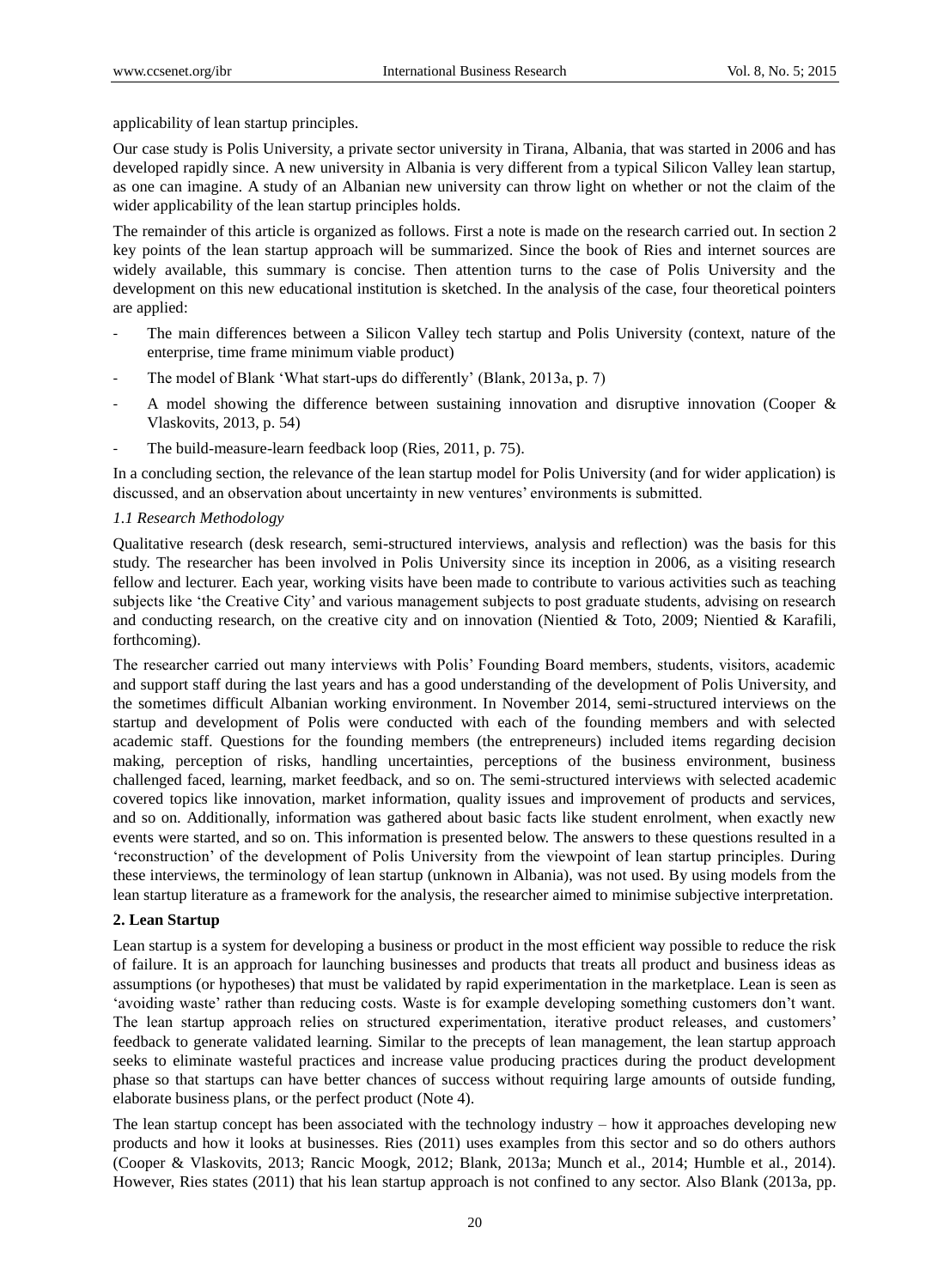8-9) asserts that lean startup practices are not just for young tech ventures. He describes a case of General Electric Energy Storage division, which has been using the lean startup approach to transform the way it innovates. But the number of cases outside the technology sector is very limited, and the discussions on blogs are dominated by technology entrepreneurial topics.

Ries intentionally uses a broad definition for a startup: "A startup is a human institution designed to create a new product or service under conditions of extreme uncertainty" (2011, p. 27). Institution building means, according to Ries, that management is involved; building a startup is an exercise in institution building, and therefore it necessarily involves management. In fact, "Entrepreneurship is a kind of management" says Ries (2013, p. 3). Something new (or: innovation) is used by Ries (*ibid*.) in a broad sense – it is about a new source of value for customers and cares about the impact of its product on those customers. And Ries stresses the context, the conditions of high uncertainty. A measure for uncertainty is whether a loan officer in a bank understands the business and the model – he understands a proven model that can be cloned and depends on good execution – limited risks. Lean startups create something new, with high uncertainty regarding business model, pricing, target customer and product. A loan officer would have troubles understanding is, and not be willing to provide a business loan.

Ries uses five principles that inform the approach of the lean startup (2011, p. 8):

- 1) Entrepreneurs are everywhere not just in a garage, but in any size company.
- 2) Entrepreneurship is management a startup is an institution, not just a product.
- 3) Validated learning a startup learns how to build a sustainable business; it is not there to just make stuff or money.
- 4) Build-measure-learn a startup is to turn ideas into products, measure how customers respond and then learn whether to pivot or persevere (i.e. a feedback loop).
- 5) Innovation accounting a new way of accounting is needed to measure progress, set up milestones and how to prioritize work.



**BUILD-MEASURE-LEARN FEEDBACK LOOP** 

Figure 1. Feedback loop (Ries, 2011, p. 75)

The fourth principle warrants some further explanation. "At its heart, a startup is a catalyst that transforms ideas into products. As customers interact with those products, they generate feedback and data. The feedback is both qualitative (such as what they don't like) and quantitative (such as how many people use it and find it valuable)." (Ries, 2011, 75). The products of a startup are experiments, and the learning how to build a sustainable business is the outcome of those experiments. The point is minimizing the total time through this feedback loop. In the Build phase, a minimum viable product (MVP) is the result. On that result, feedback is generated through precise measuring. And from these data, lessons are learned, the idea is modified and the minimum viable product is adjusted – or skipped and a better product is built. The necessity to minimize the total time of the

feedback loop signifies the lean principles in uncertain environments: avoid wasting time and money to build a product that may not work in the market, build the case step by step.

#### **3. Polis University**

Is the lean startup approach indeed relevant for all organizations and not just for new tech ventures? An answer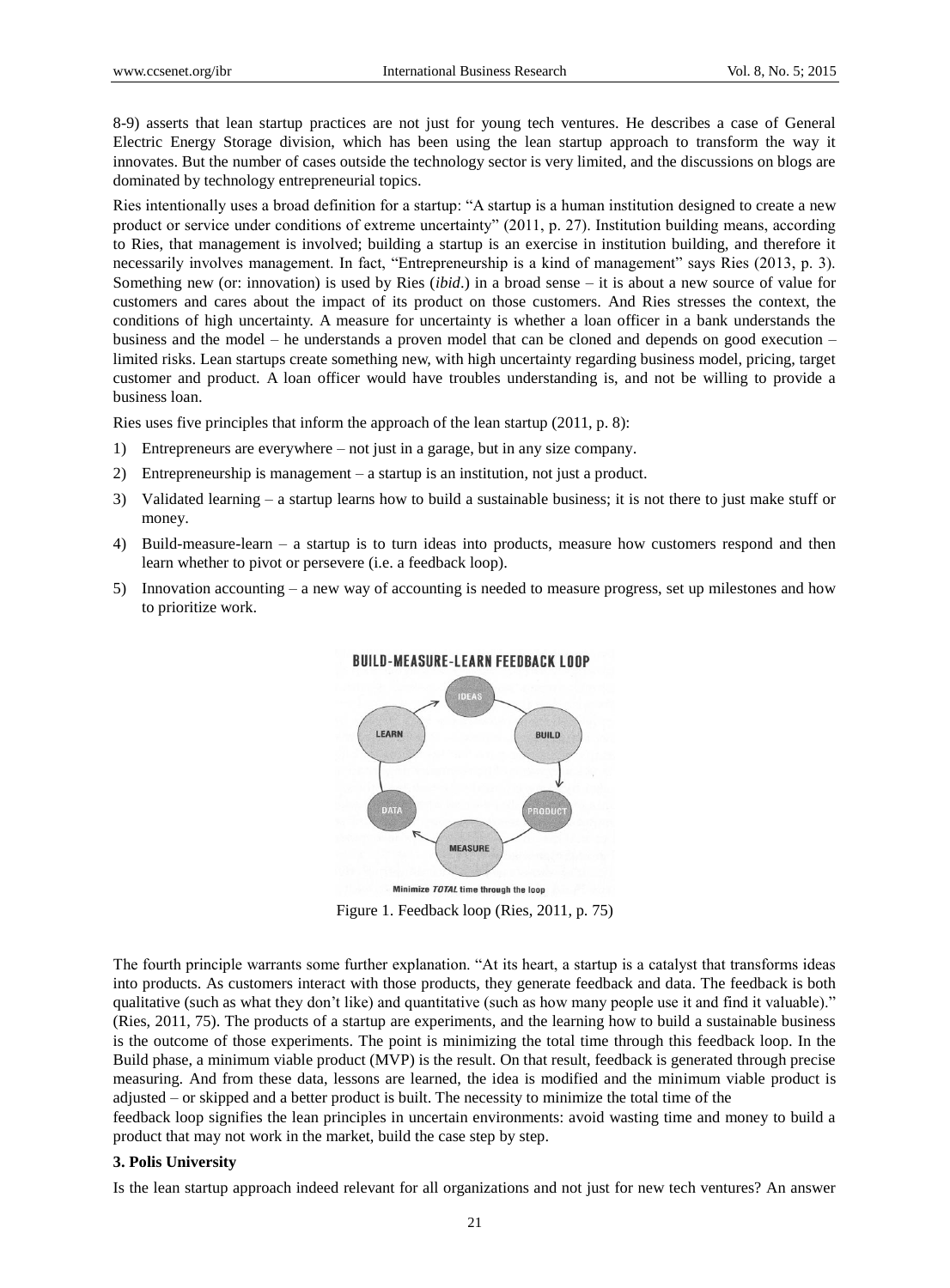to this claim is given by means of a case study of Polis University (Note 5). This university was founded in 2006 and is located in Tirana, Albania. Albania is a small, post-communist middle income country with a GDP per capita of almost \$4000 and 3.2 million people (and a few million Albanian speakers in the neighbouring countries like Kosovo, Greece and Macedonia). In Albania, innovation is being talked about these days in government circles, but only very few innovative companies and organizations can be found. The reasons for that, and the perspective of companies that do innovate, are discussed elsewhere (Nientied & Karafili, *forthcoming*).

Polis University was founded by four visionary and entrepreneurial professionals. Their main concern was not to create a product or make a lot of money, but to develop - in Ries' words - a human institution, aimed at delivering high quality higher education and research. The ambitions were high: have an impact on the way architecture and planning are practiced, set new standards in university education and even impact the moral, social and economic values of Albania. To sketch the context, it is important to mention the conventional approach to education in Albania. Students expect simple knowledge transfer from teachers who know what is best; many students are unmotivated and will get their diploma anyway. Corruption in schools is unfortunately not an exception. This depicts, unfortunately, much of the educational culture in Albania. Polis' founders had different ideas. Their aim was to create a high education institute based on modern values.

In economic terms, the 2006 period was rather favourable; the economy was growing rapidly (it slowed down in 2008). Parents who wanted the best for their children and could afford the fee, came to Polis University and accepted the modern didactical approach. With fellowships, Polis could attract some bright students who had limited resources. In the field of architecture and planning, the competitors were the state universities that provided their education for (almost) free, but the quality of their educational programs was questionable.

In the next chronological overview, the development of Polis University is depicted and tin Table 2, the student enrolment is shown.

| 2006 | Establishment of Polis university, start of the Architecture program             |
|------|----------------------------------------------------------------------------------|
| 2007 | Start of the Urban Planning and Management program                               |
|      | Start of MetroPolis, design office                                               |
| 2009 | Institutional accreditation, establishment of formal structure incl. R&D Centres |
| 2010 | Transfer to a new building.                                                      |
|      | Start of Applied Art Design Program                                              |
|      | Start of International Post graduate Master s program                            |
| 2011 | Start of Environmental Studies program                                           |
| 2012 | Start of joint PhD program with University of Ferrara (Italy)                    |
| 2013 | Start of a civil engineering school                                              |
| 2014 | Start of MBA program                                                             |
|      |                                                                                  |

#### Table 1. Main advancements of Polis university

#### Table 2. Number of students enrolled

|            | Architecture | Planning | Applied arts | Environ, studies | MBA |    | Engineering EE (Energy | Prof. Master | PhD |
|------------|--------------|----------|--------------|------------------|-----|----|------------------------|--------------|-----|
|            |              |          | $(Bsc+MSC)$  | $(Bsc + MSc)$    |     |    | efficiency)            | part-time    |     |
| 2006-7     | 38           |          |              |                  |     |    |                        |              |     |
| $2007 - 8$ | 64           | 15       |              |                  |     |    |                        |              |     |
| 2008-9     | 49           | 12       |              |                  |     |    |                        |              |     |
| 2009-10    | 49           | 16       |              |                  |     |    |                        |              |     |
| 2010-11    | 34           | 12       | 13           |                  |     |    |                        |              |     |
| 2011-12    | 52           | 16       | $21 + 6$     | $14 + 7$         |     |    |                        | 82           |     |
| 2012-13    | 37           | 34       | $23+5$       | $20 + 21$        |     |    |                        | 46           | 9   |
| 2013-14    | 33           | 30       | $29 + 7$     | $15 + 14$        |     | 16 | 14                     | 32           | 12  |
| 2014-15    | 23           | 16       | $32 + 5$     | $25 + 14$        | 17  | 16 | 25                     | 27           | 13  |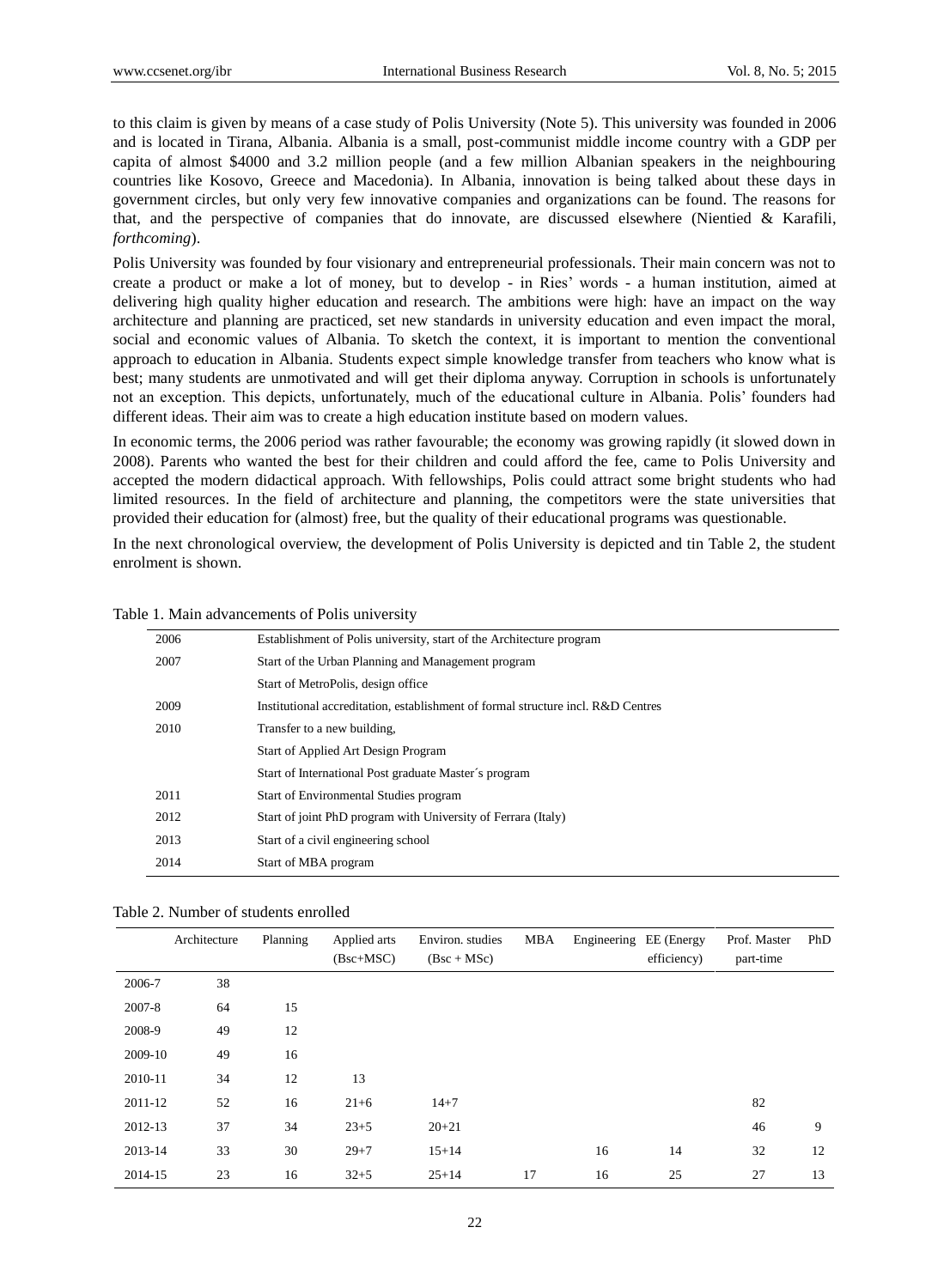The number of full time staff by the end of 2014 was about 70 academic plus 25 administrative. Additionally, Polis University involves a substantial number of free-lance teaching staff. Polis obtained the required licenses for its educational programs, including in 2011 a license for starting a PhD program. Polis has a large number of international collaborations in European Union and Balkan countries and United States.

Polis does not consider itself to be a university whose sole purpose is to deliver higher education. The institution can be seen as a platform for various activities. Next to its academic education programs, Polis has developed a range of related activities.

- Polis started to publish the *A+P Journal* in 2008, the only academic journal in the field of architecture and planning. Every issue, Polis manages to find sponsor funding.
- A *Multimedia Art Design Centre & Gallery* was set up.
- An 'innovation factory' focusing on architecture, design and planning paradigms was started.
- Tirana Architecture Week (the architecture biennale) was initiated and also the Tirana Design Week (the design biennale) was launched.
- Polis participates in national debates, recently for example in the National Planning Strategy and the Albania Regionalisation Policy.
- Project offices of Metro-Polis (leading to architecture and planning projects) and Co-Plan Institute for Habitat development (projects in urban and regional management, environment and governance) are on the Polis campus.
- Polis implements demonstration projects, such as the redevelopment of a neighbourhood in Tirana, and it makes development plans for Albanian municipalities
- Polis carries out various training program for professionals in Albania, Kosovo, Macedonia, Montenegro and Bosnia.

At the start of Polis, in 2006, the business model of Polis was rather simple, close to 100% of Polis income came from student fees. In 2014 the business model is diversified: the share of income from students' fees was about 50% and income from various projects counted for the other 50%.

In 2006 the main uncertainties were clear. First was the question of enrolment of students. The founders were very optimistic about that – and they proved to be right. Second, a major uncertainty was finding and attracting qualified academic staff, who shared Polis' values concerning educational quality and didactic approach. This concern proved to be correct. Especially during the first years Polis had to contract much staff from abroad. Polis did have the ambition to be an international university, but not to hire much part-time staff because of the extra costs involved. In 2006 the idea was to create a university in the field of architecture and planning–the development of other disciplines was not planned at that time.

In the current period 2014/2015, the main uncertainties have changed and the following are prominent. First is the uncertainty regarding the government policy of educational reform. It is clear that the present government seeks more control to ensure quality of education, but it is a question how this will be implemented and especially how far this control will go. Another uncertainty is that there are signals of a new 'brain drain'; the creative and high educated class loses its hope in Albania's future and goes abroad. An implication for Polis is that finding good academic staff will be more difficult.

#### **4. Results and Discussion**

As mentioned, Ries (2011) and Blank (2013a) do not limit the lean startup approach to tech ventures. On the contrary, they suggest that the lean startup approach has a much wider application. This is what is being studied. In the analysis of Polis University below, first a comparison is made of the business contexts of a lean startup reference venture (the archetypical tech startup in Silicon Valley is used as a reference) and Polis University in Albania. Then a model of Blank (2013a, p. 7) with an explanation of what start-ups do differently, is applied to the case of Polis, and the same is done with a model showing the difference between sustaining innovation and disruptive innovation (Cooper & Vlaskovits, 2013). As a fourth model, the build-measure-learn feedback loop of Ries (2011, p. 75) is applied to Polis. Together, this should throw light on the claim whether the lean startup is relevant for Polis University, and if so, to many more different startups (or startup innovation activities in existing companies).

#### *4.1 Different Contexts*

Three main differences between a typical Silicon Valley technology startup and Polis University as a new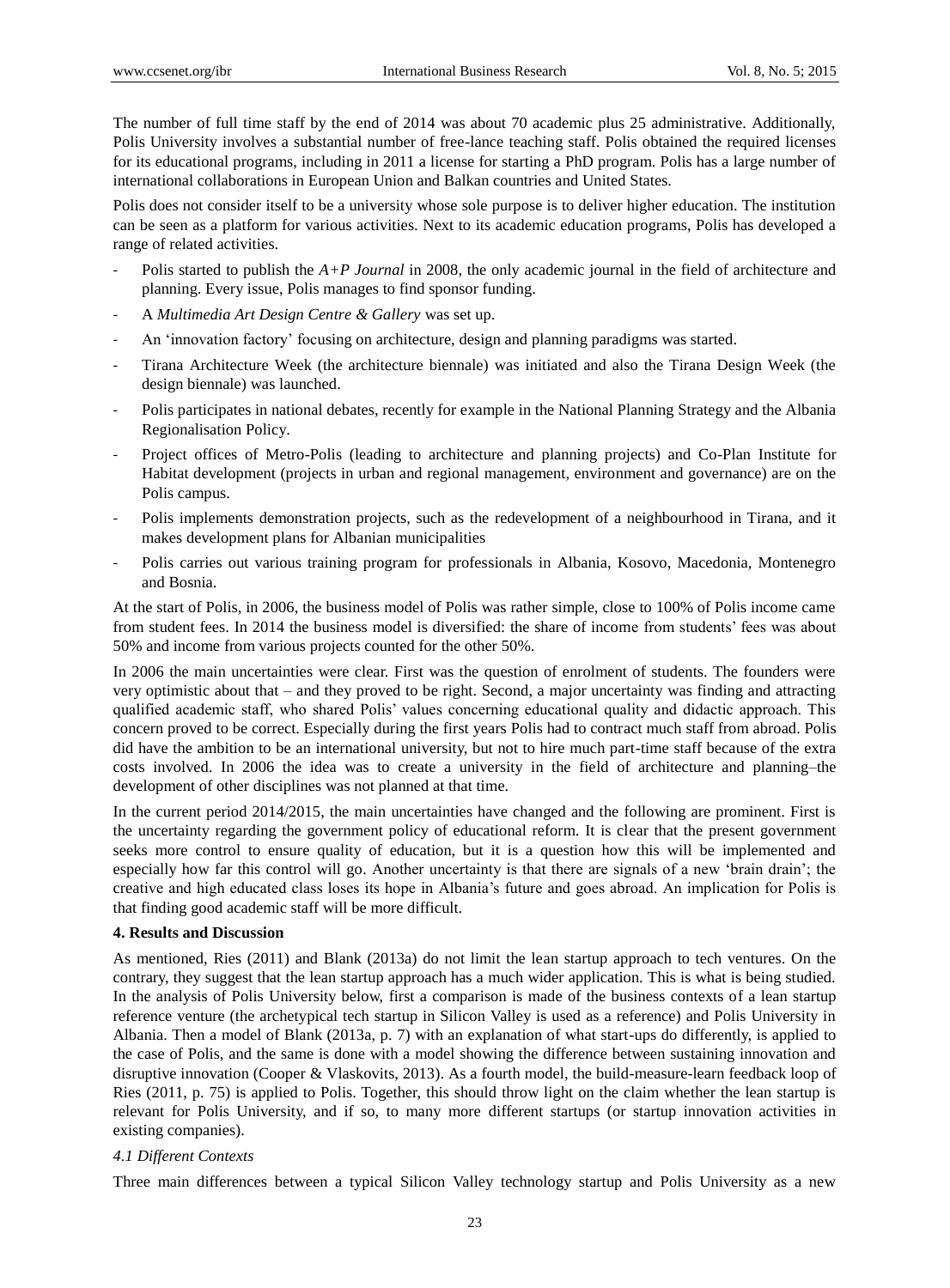entrepreneurial private sector university in a Balkan post-communist country are summarized in Table 3.

|                                         | Lean startup Silicon Valley                                                        | <b>Polis University Tirana</b>                                         |
|-----------------------------------------|------------------------------------------------------------------------------------|------------------------------------------------------------------------|
| Nature of the enterprise                | Technology, IT                                                                     | University, Architecture, Planning,<br>Design, Environment             |
| Environment                             | Silicon Valley - innovation, network,<br>highly educated workers and entrepreneurs | Albania – post-communist economy,<br>institution building, catching up |
| Time frame for a minimal viable product | Weeks / months                                                                     | Academic year (and longer)                                             |

#### Table 3. Main differences contexts

#### 4.1.1 Nature of the Enterprise

The lean startup approach is popular in the tech sectors. A university like Polis is quite different. The disciplines are different, the primary process is different, the stakeholders are different and the external environment is different. However, there are also similarities. Both have developmental and learning cultures and entrepreneurial attitudes.

#### 4.1.2 Environment

The Albanian environment is very different from Silicon Valley: a post-communist small middle income country in Balkan Europe, versus a wealthy innovative region in the US. Economic, social and cultural realities are quite distinct. Yet, there is an interesting similarity in the business environments in Silicon Valley and Tirana: both business environments are dynamic, complex and very uncertain. The sources for uncertainty differ: in Silicon Valley the critical issues are the market and investor's finance, and in Albania it is the market, the government and other public bodies. Investor finance is not uncertain in the Albanian case–in 2006 it was just absent and that was known.

## 4.1.3 Time Frame

The time frames for developing a (minimal viable) product differ. Unlike the tech sectors, a university cannot do tests in weeks with a minimal viable product. The shortest possible cycle is a year–after finishing the process of obtaining the required government licenses. In the internet tech sector, minimum viable products can be a matter of weeks / months because market response can be organized in a fast manner.

#### *4.2 Polis as an Innovation*

Cooper and Vlaskovits (2013, p. 54) illustrate the differences between sustaining innovation and disruptive innovation (Table 4).

| <b>Sustaining innovation</b>                                    | Disruptive innovation                    |
|-----------------------------------------------------------------|------------------------------------------|
| Problem is well understood                                      | Problem not well understood              |
| Existing market                                                 | New market                               |
| Innovation improves performance, lower cost, incremental change | Innovation is dramatic and game changing |
| Customer is believable                                          | Customer doesn't know                    |
| Traditional business methods are sufficient                     | Traditional business methods fail.       |

#### Table 4. Sustaining and disruptive innovation

Disruptive innovation requires a lean startup approach. The five criteria will be discussed for the case of Polis University, and it will be concluded that Polis University is a disruptive innovation in the Albanian context.

## 4.2.1 Problem

The problem of low quality higher education in Albania was well understood by the founders of Polis University, but the problem ‗how to solve this', how to set up a sustainable institution that delivers high quality, was not understood at all. The problem was not only ‗how to develop a high quality product', rather how to build a sustainable institution capable of delivering high quality education and having a relevant social impact. For Polis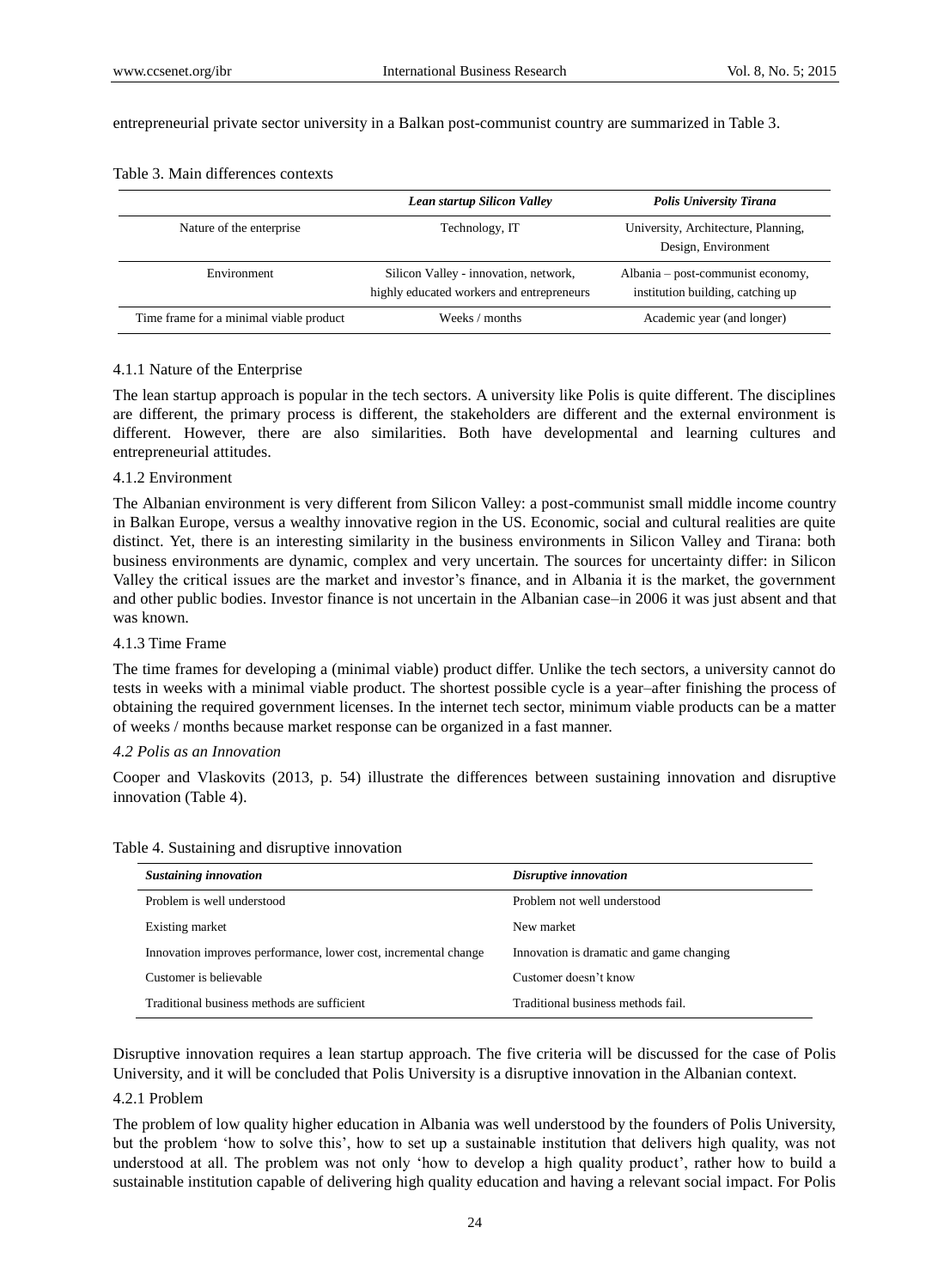University, examples or reference cases in Albania or other Balkan countries were not available, and examples of new universities abroad did not match (longer time frames, more funding available). In 2008 there were private universities in Albania–many of them with the objective of making high profits. Only 4 out of 17 were accredited by the state. In 2014, a number of universities were closed by the state because of poor quality. The other universities are subject to an accreditation process - an uncertainty for Polis University: will the result be based on merits or on other, unknown grounds.

## 4.2.2 Market

In 2006 there was a situation with free public sector university education and private sector paid education of often questionable quality. Polis introduced a paid and specialized university education with high quality. The market response was unknown.

## 4.2.3 Innovation

Offering serious programs in the fields of architecture and planning education with a set of governing values and against a fee, was new. The business model of Polis University was not based on price leadership, on the contrary. Students had to pay a fee that was in the Albanian market on the high side. It was a question at the time of the startup, whether students would register. Investments were made in hiring a building, furbishing, getting teaching staff, organize a library etc. Polis University was not a credible institution on basis of its artefacts (students, professors, building, and library). The reputation of its founders was important.

Business angels, bank loans or other sources for initial finance were not available and the founders invested their own money. Because of financial limitations and the highly uncertain environment, Polis University developed a minimum viable product. It developed a curriculum for the first period only because it made no sense to develop more than what was needed in a short run, and it was too expensive too.

# 4.2.4 Customers

Polis offered something new on the market, and customers (students and their parents) and other stakeholders (institutions) did not know what to think of it. Parents wanted good education for their children and knew that public universities delivered low quality, but did not know what a new university would do. Institutions were sceptical, but that was seen as a recommendation. As one of the founders said: "the planning and architecture establishment was sceptical, and they were right because we were very critical of their role and functioning".

## 4.2.5 Business Method

Traditional business methods (working with a detailed business plan, find investors, make a high quality finished product and offer it to the market etc.) were for sure inadequate In the case of Polis. There were no investors, and no bank would step into this venture because of the uncertainties (not only the market, but also the political and institutional environment). Some verbal opposition from institutions were seen as a recommendation, but if leaders of those institutions conditions (like the National Planning Institute) would try to organize political forces, this would be harmful (like: not getting a government license). It meant a balanced and positive approach towards authorities and rapidly developing an own strong position in the force field.

## *4.3 Polis as Lean Startup*

Blank (2013a, p. 7) gives an overview of what lean start-ups do differently. His main point is: the founders of lean startups don't begin with a business plan; they begin with the search for a business model. And only after quick rounds of experimentation and feedback reveal a model that works do lean founders focus on execution.

|                       | Lean startup                                     | <b>Traditional startup</b>                                                 |
|-----------------------|--------------------------------------------------|----------------------------------------------------------------------------|
| Strategy              | <b>Business Model</b>                            | <b>Business Plan</b>                                                       |
|                       | Hypothesis driven                                | Implementation driven                                                      |
| New product / process | Customer development                             | Product management                                                         |
|                       | Get out of the office and test hypotheses        | for market following a<br>Prepare offering<br>linear.<br>step-by-step plan |
| Engineering           | Agile development                                | Agile or waterfall development                                             |
|                       | Build the product interatively and incrementally | Build the product iteratively, or fully                                    |
|                       |                                                  | Specify the product before building it                                     |

## Table 5. Lean versus traditional startup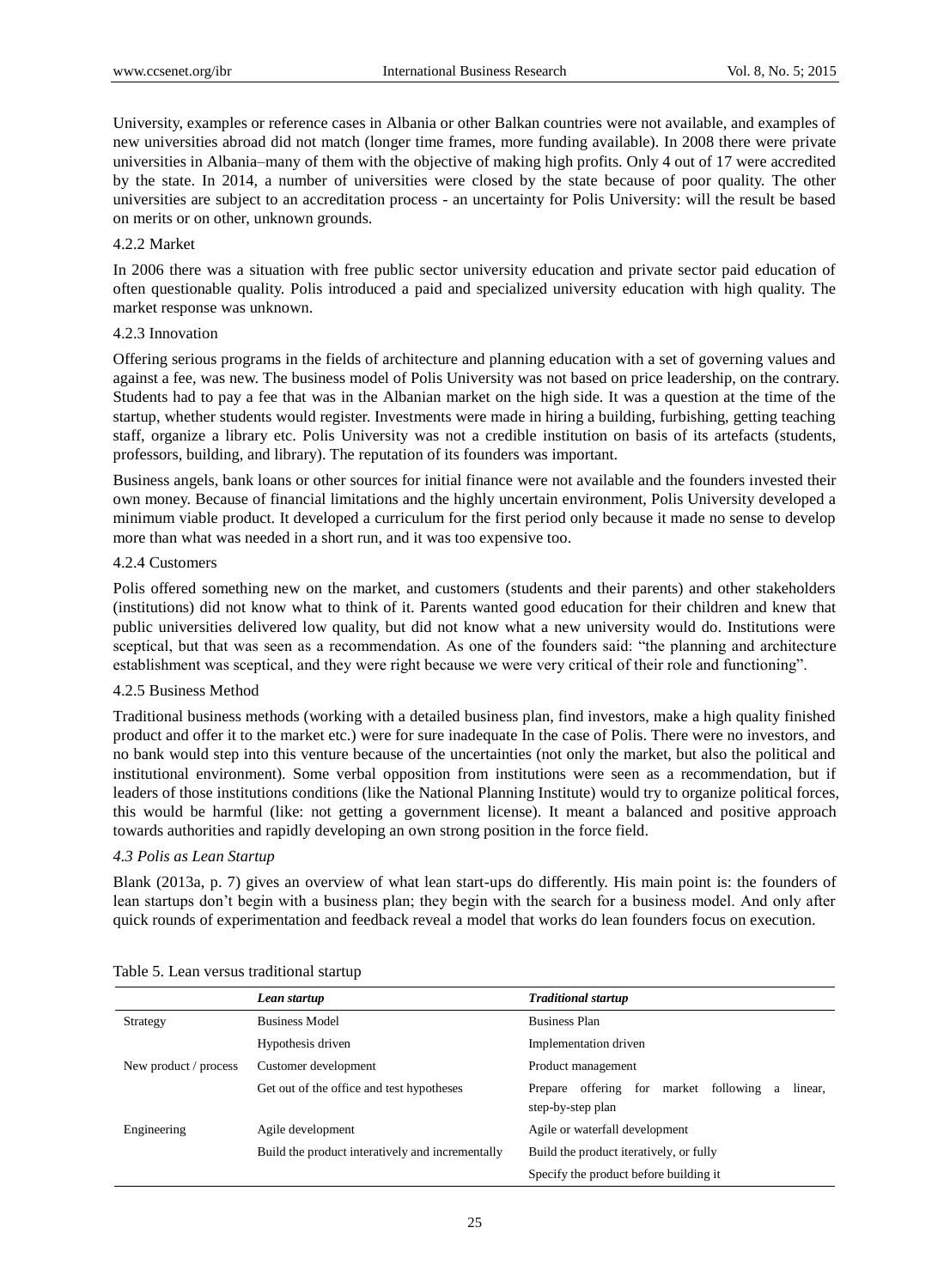| Organization        | Customer and agile development teams                                     | Departments by function                              |
|---------------------|--------------------------------------------------------------------------|------------------------------------------------------|
|                     | Hire for learning, nimbleness and speed                                  | Hire for experience and ability to execute           |
| Financial reporting | Metrics that matter                                                      | Accounting                                           |
|                     | Customer acquisition cost, lifetime customer<br>value, churn, viralness  | Income statement, balance sheet, cash flow statement |
| Failure             | Expected                                                                 | Exception                                            |
|                     | Fix by iterating on ideas and pivoting away from<br>ones that don't work | Fix by firing executives                             |
| Speed               | Rapid                                                                    | Measured                                             |
|                     | Operates on good-enough data                                             | Operates on complete data                            |

## 4.3.1 Strategy

Polis' strategy was driven by its mission and by a hypothesis. The mission of Polis was right from the start: provide "space for thinking" about territorial development policies, architecture, technology and leadership and entrepreneurship. In August 2006 the hypothesis was: ‗Polis University can get adequate enrolment of students paying a fee for quality education, in October we know whether we have achieved the number of students to break even'. An underlying assumption was that the market would see and appreciate the difference between quality higher education that Polis wanted to provide, and cheaper low quality education offered by other (public and private) higher education institutes. In fact, Polis wanted to attract motivated people, and provided a number of partial fellowships for aspiring students who could not afford the admission fee.

#### 4.3.2 New Product / Process

Polis developed a completely new curriculum. The Polis founders had foreign university degrees and good reputation as professionals. The idea was to convince students during the first year that they had to work hard and then would achieve something. ‗Getting out of the office' was important for Polis although the customers came to the office (the university)–getting out meant a lot of indirect marketing and public relations, meetings with government officials, interviews on television, etc. And for the education product: students get out of the university, conduct action research and see through other eyes what is going on in the reality of cities.

## 4.3.3 Engineering

The product was developed while running the educational programs. Polis worked with a minimum viable product. This product had its minimum specifications (the basis was: European quality standards, the so-called Bologna criteria, a government licence to operate, and attracting the best possible academic staff). Execution was part of the startup right from the start, because of the duration of the business cycle. That is one academic year, but in fact longer since customers are given the promise that they will receive high quality education for a number of years for their bachelor's and Master's studies.

## 4.3.4 Organization

A university as a startup implies a lot of management. The rules and regulations of the Albanian Ministry of Education are very detailed, and those of the tax office and other public institutions too. Formally, the university is organized in departments by function (as is required by the Ministry of Education). In practice Polis University works a lot with teams. From the start, Polis University put in much effort to find professionals with a right attitude – eager to learn and develop, hands-on mentality, able to manage professional and operational autonomy. Finding good staff was (and is) a challenge, especially attracting professionals with a PhD who adhere to Polis' values, is difficult. Because Polis University has an international focus, foreign staff was contracted. Polis University dismissed people who did not live up to the expectations. All 'permanent' staff works with a renewable temporary contract of one year.

## 4.3.5 Financial Reporting

Due to various regulations, Polis works with accounting, income statements, balance sheets, and so on, and good bookkeeping is required. But what mattered more, was value creation through higher education and other activities: students getting jobs or meeting requirements for further studies abroad, research contributions, appearances on television and influencing the public at large, recognition of submissions in process, qualifying for international collaborations.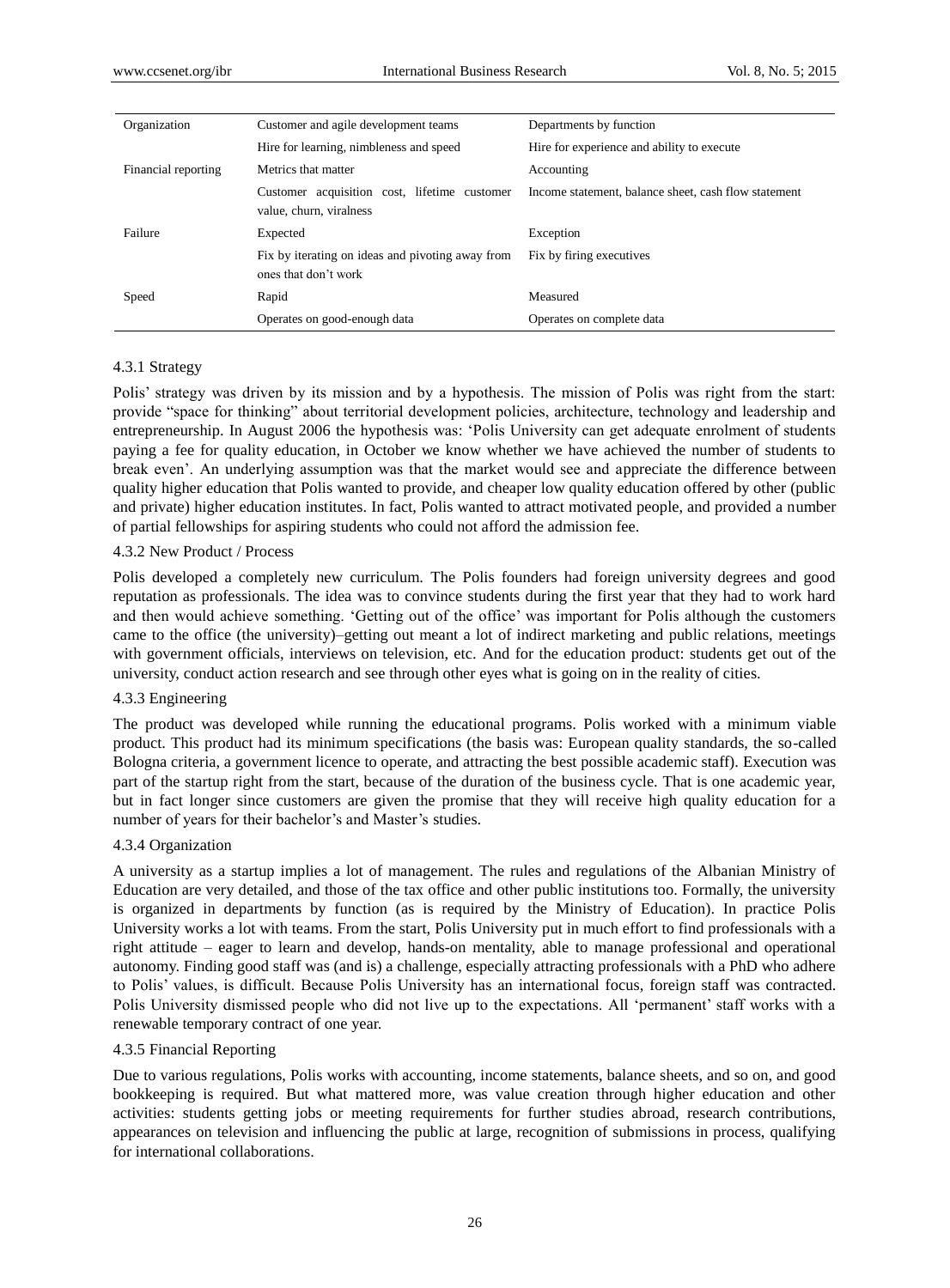## 4.3.6 Failure and Speed

At the start, the hypothesis of the founding member was positive. The notion was: ‗we have to give this a try; we owe it to ourselves and to the future of the country'. But failure was considered to be a real option, and the founders were well aware of the risks of their new institution.

## *4.4 Build-Measure-Learn*

The build-measure-learn feedback loop is applied by Polis, albeit that a feedback loop for the primary process takes an academic year. Given the uncertain environment and the limited financial means, Polis is reluctant to spend funds on overheads. But as the institutions grew, this was unavoidable. After three successful years, Polis needed more space and moved to another building outside the city centre. A very innovative arrangement was developed with the owner of a textile company who had too much space (including an exchange of architectural services for space). But it implied an investment for IT, refurbishment and a new façade (Note 6).

In a lean startup testing a single hypothesis (say: how the market responds to a new app), the build-measure-learn feedback loop (see Figure 1) is easier to understand than an institution like a university where many different feedback loops have to be simultaneously applied. The main feedback loop at the start was the value created through offering architectural education. Now there are a number of educational programs running at the same time, plus research cycles, an innovation workplace and various supporting processes.

# **5. Conclusions**

In 2006, well before Ries' (2011) book *The lean startup* was published and lean startup language was introduced, Polis University was started. It has been shown in this article that the development of Polis University can be well understood in terms of lean startup. By way of conclusion, the five principles of the lean startup approach are applied to the case of Polis university, and the question will be answered how lean startup was applied before the concept was even described by Ries in 2011.

- 1) *Entrepreneurs are everywhere–not just in a garage, but in any size company.* This fits: The founders did not start in a garage in Silicon Valley, but in an office in Tirana, Albania. The founders made their plans and rented a building that was equipped as a university. The entrepreneurial spirit of the start is part of the present culture.
- 2) *Entrepreneurship is management–a startup is an institution, not just a product.* This applies: Polis University is a human institution designed to create new products and services. It developed into a small modern university with now close to 100 staff and quite a bit of imposed bureaucracy. That requires management. Polis founders control the administrative processes well, while keeping a focus on what Polis is about – its mission and its academic activities. They have been able to do so under conditions of high uncertainty.
- 3) *Validated learning–a startup learns how to build a sustainable business; it is not there to just make stuff or money*. This also applies. Polis University is now in business since 2006, and in this period Polis has demonstrated that it is building up a sustainable business. Because of the high uncertainty in the environment and the limited financial means, new activities almost automatically follow a validated learning routine: try something as small as possible (a minimal viable product, small but big enough to give a good idea), learn, improve, etc.
- 4) *Build-measure-learn–a startup is to turn ideas into products, measure how customers respond and then learn whether to pivot or persevere (i.e. a feedback loop)*. In the case of Polis University, the feedback loop based on customers' response, is different from a technology company developing a new web based service. The business cycle is longer; feedback comes from many different sources (not only students, but also their parents who pay, from government officials, professional circles, and so on). After Polis University started in 2006, much effort was put into reputation management–mostly through professional activities. For Polis University, the build-measure-learn feedback loop comes close to validated learning, the third component of the lean startup approach.
- 5) *Innovation accounting–a new way of accounting is needed to measure progress, set up milestones and how to prioritize work*. Polis started with a minimal viable product and initially innovation accounting was based on enrolment figures. Now the products and services offered by Polis are diverse and accounting is formalized. For new services, a minimal viable product is developed and the feedback loop informs the founders about the prospects.

Two questions remain to be answered. The first is: how come that Polis developed as a lean startup while the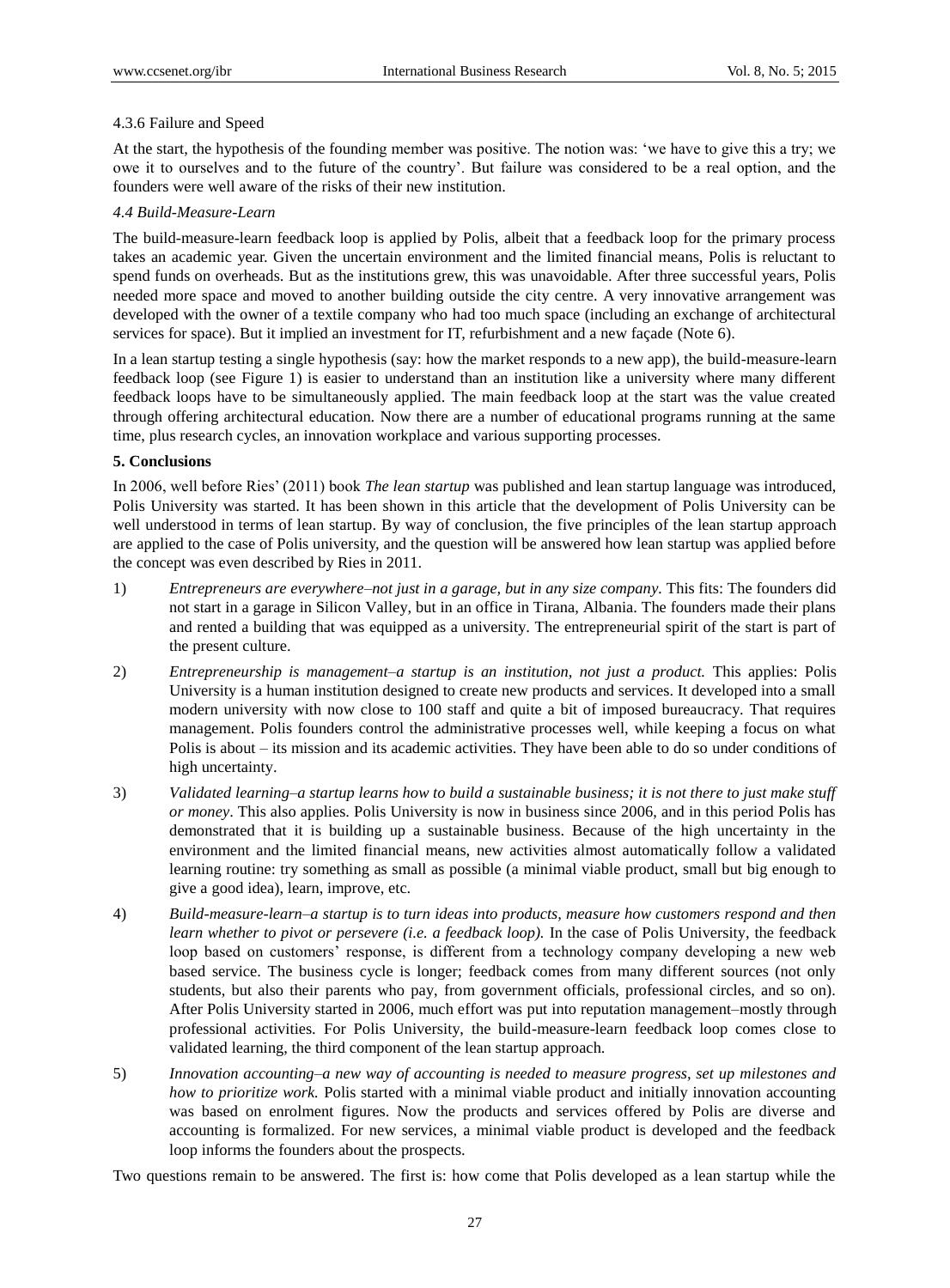lean startup approach was not even developed? The answer lies in dealing with uncertainty, to be more precise: entrepreneurial behaviour in a highly uncertain business environment. High uncertainty is defined as '(almost) unknown unknown' in opposition to risk, which is 'known unknown' (Bonazzi & Perruchoud, 2014; Thompson & MacMillan, 2010). High uncertainty is something that innovative entrepreneurs in Silicon Valley and in Albania have in common. Conditions in Albania around 2006 (uncertain, complex, dynamic, no funds available for innovation) can be seen as a push factor for lean startup: don't risk (possibly waste) too much, go step by step in a rapid manner, learn from the experiences. Looking back and combining the three factors a) limited financial resources, b) high ambitions and c) a highly uncertain business environment, lean startup behaviour of Polis University can be seen as a common-sense entrepreneurial attitude. This links well to what McGrath (2010) calls a 'discovery driven approach'.

A second question is about the minimum viable product and the duration of the feedback loop. In the case of Polis University, a minimal viable product should be good enough not only for the market but also for the government. The time frame was not a matter of weeks/months, but rather a year and longer. In many other sectors like biotech, agriculture, engineering and pharmacy, minimum viable products and time frames / feedback loops also require longer periods of time. However, the principle of the shortest possible feedback loop is valid.

This case study showed that the lean startup approach is relevant and meaningful for understanding the development of a new university, a very different institution in a very different environment than the typical new tech venture. Most likely the lean startup approach is relevant for other businesses as well, both new businesses and development of innovations in existing organizations. Whether or not these are businesses, not for profit organizations or government organizations, is not very important. The objective to reduce risks, high uncertainty in the business environment and agile innovation management are. This is a promising area for further empirical research with practical and theoretical relevance. More empirical research will inform organizations on the possible application of lean startup principles in their business sector. And more empirical research in various sectors will also help to develop theory, for example whether the build-measure-learn feedback loop and innovation accounting could be elaborated for non-technology sectors with longer business cycles.

#### **Acknowledgements**

Thanks to Dr. Rob Reitsma for comments and to Prof. Besnik Aliaj, Sotir Dhamo, Elona Karafili and Dritan Shutina for their collaboration.

## **References**

Blank, S. (2013a). Why the lean start-up changes everything. *Harvard Business Review*, May, 3-9.

- Blank, S. (2013b). *The four steps to the epiphany, successful strategies for products that win* (2nd ed.). Pescadero CA: K&S Ranch.
- Blank, S., & Dorf, B. (2012). *The startup owner's manual*. Pescadero CA: K&S Ranch.
- Bonazzi, R., & Purrechoud, A. (2014). *Combining the notions of "lean startup" and "effectuation" to teach future entrepreneurs*. Interdisciplinary European Conference on Entrepreneurship Research IECER, February 12-14, 2014, Chur Switzerland.
- Cooper, B., & Vlaskovits, P. (2013). *The lean entrepreneur*. Hoboken, Wiley.
- Eisenmann, T., Ries, E., & Dillard, S. (2013). *Hypothesis-driven entrepreneurship: The lean startup*. Harvard Business School Background Note 812-095.
- Gothelf, J. (2013). *Lean UX, Applying lean principles to improve user experiences.* Sebastopol CA, O'Reilly Media.
- Humble, J., Molesky, J., & O'Reilly, B. (2014). *Lean enterprise: How high performance organizations innovate at scale*. Sebastopol CA, O'Reilly Media.
- McGrath, R. G. (2010). Business models: A discovery driven approach*. Long Range Planning, 43*(2), 247-261. http://dx.doi.org/10.1016/j.lrp.2009.07.005
- Münch, J., Fagerholm, F., Johnson, P., Pirttiluhati, J., Torkkel, J., & Järvinen, J. (2014). *Creating a minimum viable product in industry-academia collaborations*. Proceedings of the Lean Enterprise Software and Systems Conference, LESS 2013, Galway, Ireland, December 1-4.
- Nientied, P., & Karafili, E. (forthcoming, 2015). *The innovation challenge in the Balkan*. Tirana, Polis University.